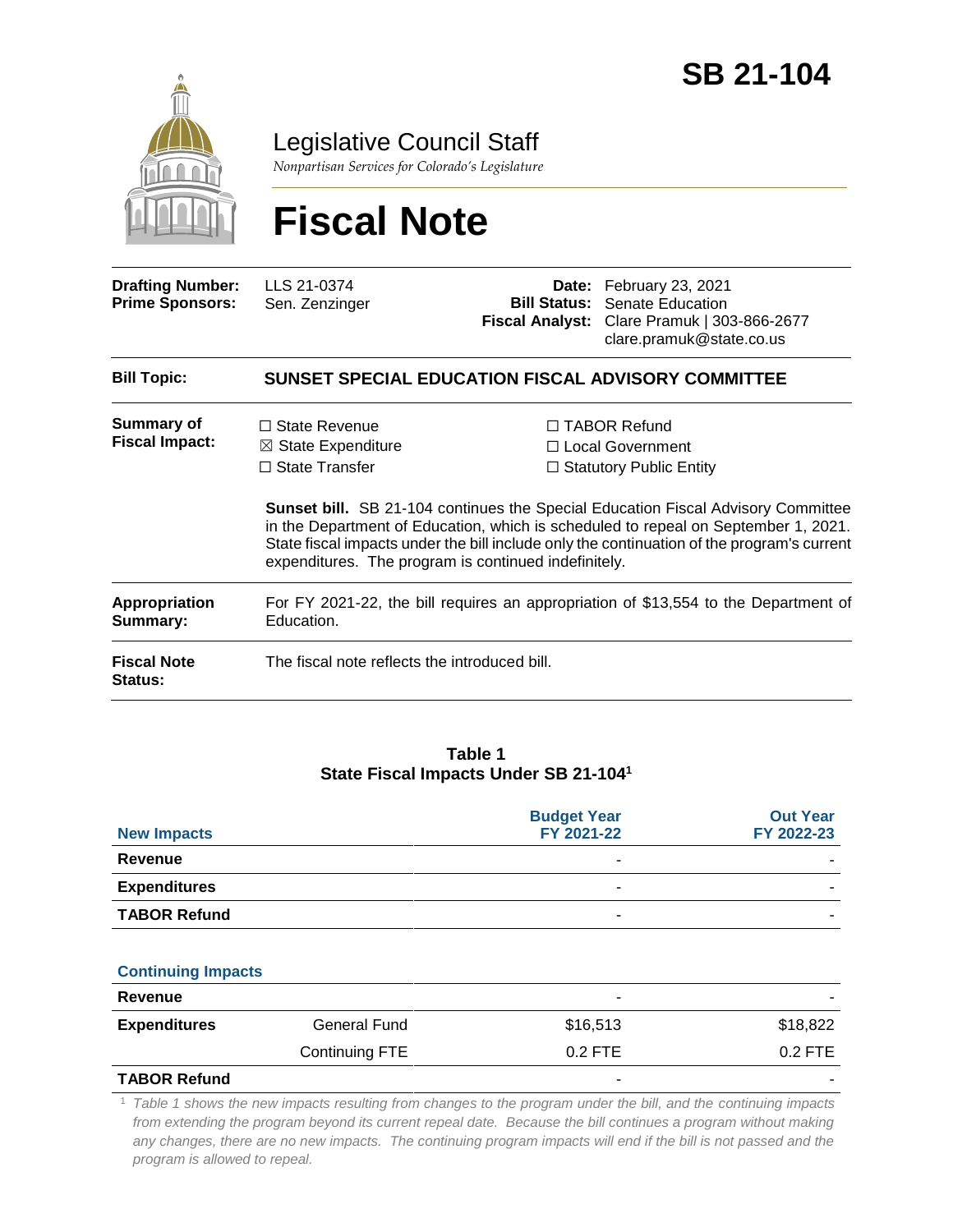Page 2

February 23, 2021 **SB 21-104** 

# **Summary of Legislation**

The Special Education Fiscal Advisory Committee is scheduled to repeal on September 1, 2021. This bill continues the committee indefinitely.

## **Background**

The Special Education Fiscal Advisory Committee is a 12-member committee, appointed by the State Board of Education and housed in the Colorado Department of Education (CDE). The committee advises the state board regarding the allocation of funds from the Colorado Special Education High-Cost Grant Program. The committee is also charged with determining the level of special education costs above which a school district may apply for reimbursement from the grant program.

The committee meets in person once per year to review the high-cost grant applications from school districts and make recommendations to State Board of Education for distribution of the high-cost funds. All other meetings will be conducted virtually.

# **Continuing Program Impacts**

The cost for the Department of Education to administer the Special Education Fiscal Advisory Committee is projected to be \$16,513 in FY 2021-22 and \$18,822 in FY 2022-23. This amount reflects a continuation of current administration costs, including committee member expenses, 0.2 FTE in staff support, and associated centrally appropriated costs for employee insurance and supplemental retirement payments, as shown in Table 2 below. First-year costs are prorated for the September 1 effective date. Centrally appropriated costs are not included in the bill's required appropriation.

| Continuing Experimentes Under 3D Z I-104  |            |            |  |  |
|-------------------------------------------|------------|------------|--|--|
|                                           | FY 2021-22 | FY 2022-23 |  |  |
| <b>Department of Education</b>            |            |            |  |  |
| <b>Personal Services</b>                  | \$10,593   | \$12,711   |  |  |
| <b>Meeting Expenses</b>                   | \$2,961    | \$2,961    |  |  |
| Centrally Appropriated Costs <sup>1</sup> | \$2,959    | \$3,150    |  |  |
|                                           |            |            |  |  |

**Total Cost \$16,513 \$18,822 Total FTE 0.2 FTE 0.2 FTE**

#### **Table 2 Continuing Expenditures Under SB 21-104**

<sup>1</sup> *Centrally appropriated costs are not included in the bill's appropriation.*